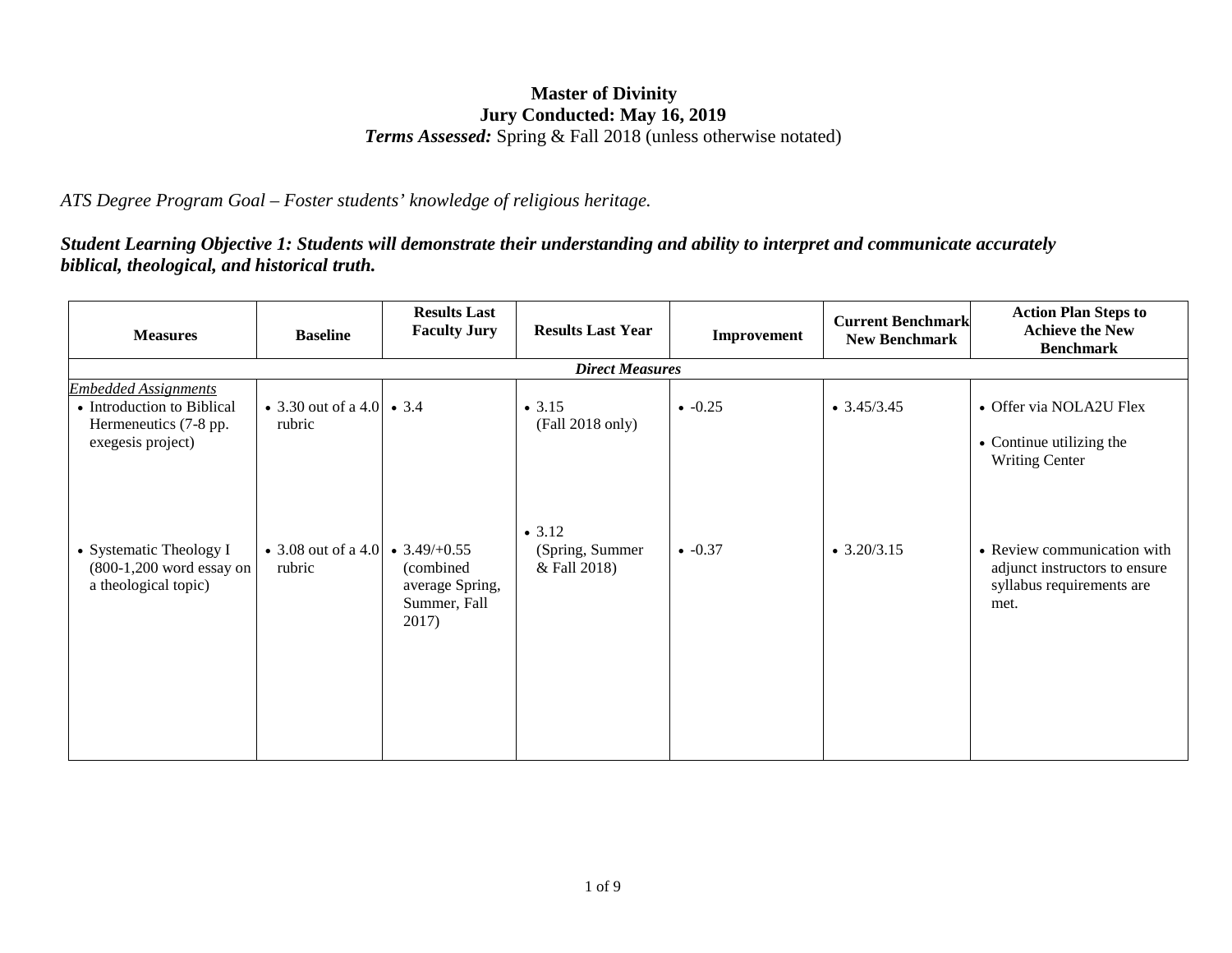| History of<br>Christianity:<br>Reformation-Modern<br>(6-8 pp. essay on Mark<br>Noll's Turning Points)                       | • 3.47 out of a 4.0 • 3.08/-.44<br>rubric | (combined)<br>average Spring,<br>Summer, Fall<br>2017) | $\bullet$                                   | $\bullet$          |                         | • No longer assessing this<br>course.                                                           |
|-----------------------------------------------------------------------------------------------------------------------------|-------------------------------------------|--------------------------------------------------------|---------------------------------------------|--------------------|-------------------------|-------------------------------------------------------------------------------------------------|
| Now History of<br>Christianity: Early-<br>Medieval (maintaining<br>same assignment as<br>earlier history direct<br>measure) | • 3.5 out of 4.0                          | • 3.08                                                 | • $3.18$<br>(spring & fall)                 | $\bullet$          | • $3.12/3.20$           | • Improve staffing at the<br>Writing Center to allow<br>more scheduling of help to<br>students. |
| • Intermediate Greek                                                                                                        | • 3.30 out of a 4.0 • 3.76<br>rubric      |                                                        | $\bullet$                                   | $\bullet$          | $\bullet$               | • No longer assessing this<br>course.                                                           |
| Grammar (4 p.<br>translation and analysis;<br>last semester for this<br>course)<br>Now Intermediate<br>Hebrew Grammar       | • 3.33 out of 4.0<br>rubric               |                                                        | • 3.33<br>(Fall 2018 only-<br>when started) | $\bullet$ 0.00 new | $\bullet$ 3.40 new mark | • Adding NOLA2U Flex to<br>course and revising online<br>course.                                |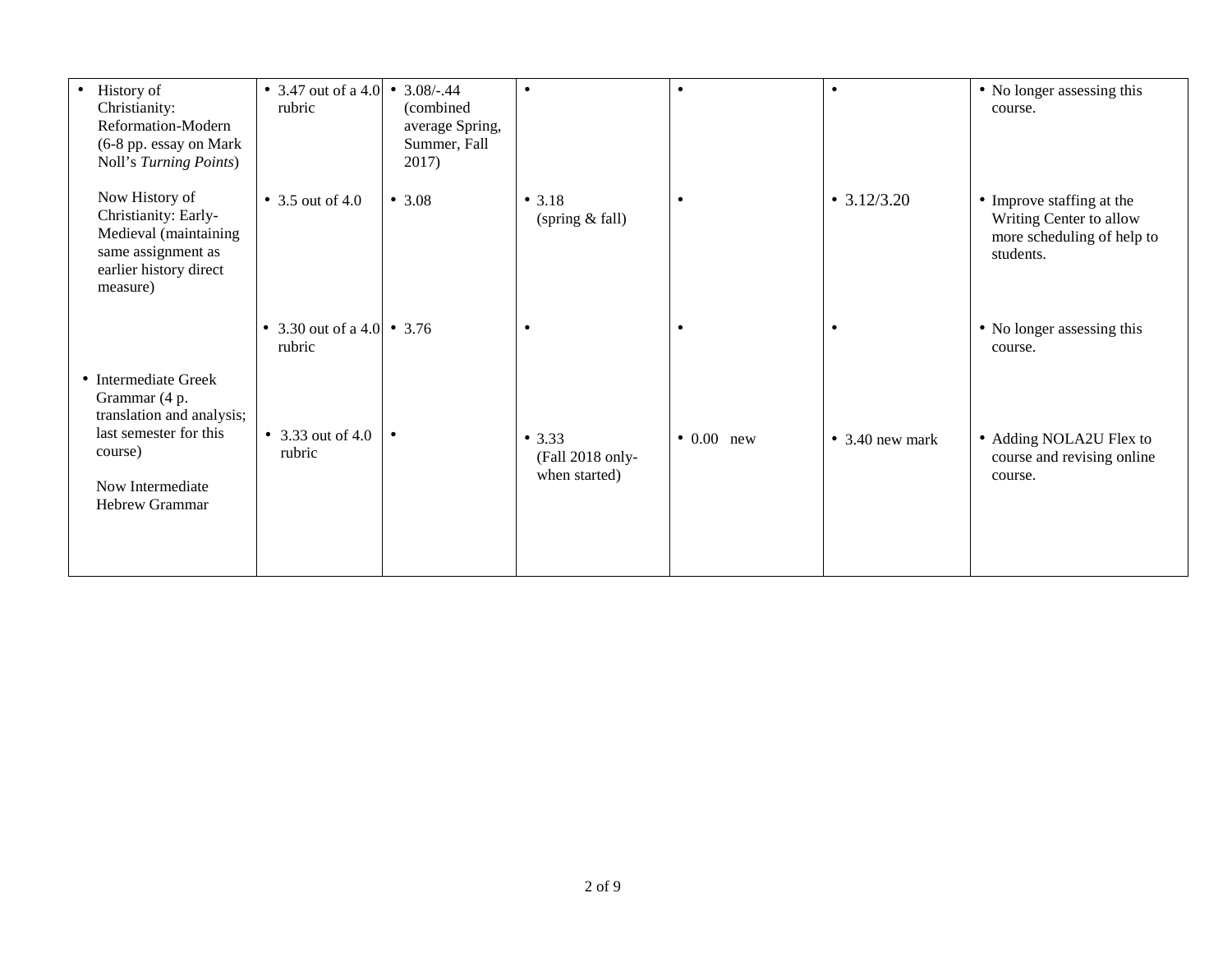| <b>Indirect Measures</b>                                                                                                                                                                                             |                                                                   |                                            |                                       |                  |                                                                          |                                                                  |  |
|----------------------------------------------------------------------------------------------------------------------------------------------------------------------------------------------------------------------|-------------------------------------------------------------------|--------------------------------------------|---------------------------------------|------------------|--------------------------------------------------------------------------|------------------------------------------------------------------|--|
| Degree Program Student<br><b>Survey</b>                                                                                                                                                                              | <b>Baseline</b>                                                   | <b>Results Last</b><br><b>Faculty Jury</b> | <b>Results Last Year</b>              | Improvement      | <b>Current Benchmark/</b><br><b>New</b><br><b>Benchmark</b>              | <b>Action Plan</b>                                               |  |
| "How well do you feel<br>$\bullet$<br>NOBTS prepared you<br>in Biblical exposition -<br>to interpret $\&$<br>communicate the Bible<br>accurately?"                                                                   | • 85% will rate<br>it 3.0 or above<br>on a<br>5.0 Likert<br>scale | • 90.75% rated<br>it $4.0$ or<br>higher    | • 93.01% rated it at<br>4.0 or higher | $+2.26\%$        | • 88% rate it 4.0 or<br>above on a 5.0<br>Likert scale/90%               | • Adding NOLA2U Flex to<br>course and revising online<br>course. |  |
| "How well do you feel<br>$\bullet$<br>NOBTS prepared you<br>in Christian<br>Theological Heritage -<br>to understand and<br>interpret the Christian<br>theological heritage<br>and Baptist polity for<br>the church?" | • 85% will rate<br>it 3.0 or above<br>on a 5.0<br>Likert scale    | • 82.85%                                   | • 86.56% rated it at<br>4.0 or higher | $\bullet$ +3.71% | • 81.5% will rate it<br>at 4.0 or better<br>on a 5.0 Likert<br>scale/85% | • Adding NOLA2U Flex to<br>course and revising online<br>course. |  |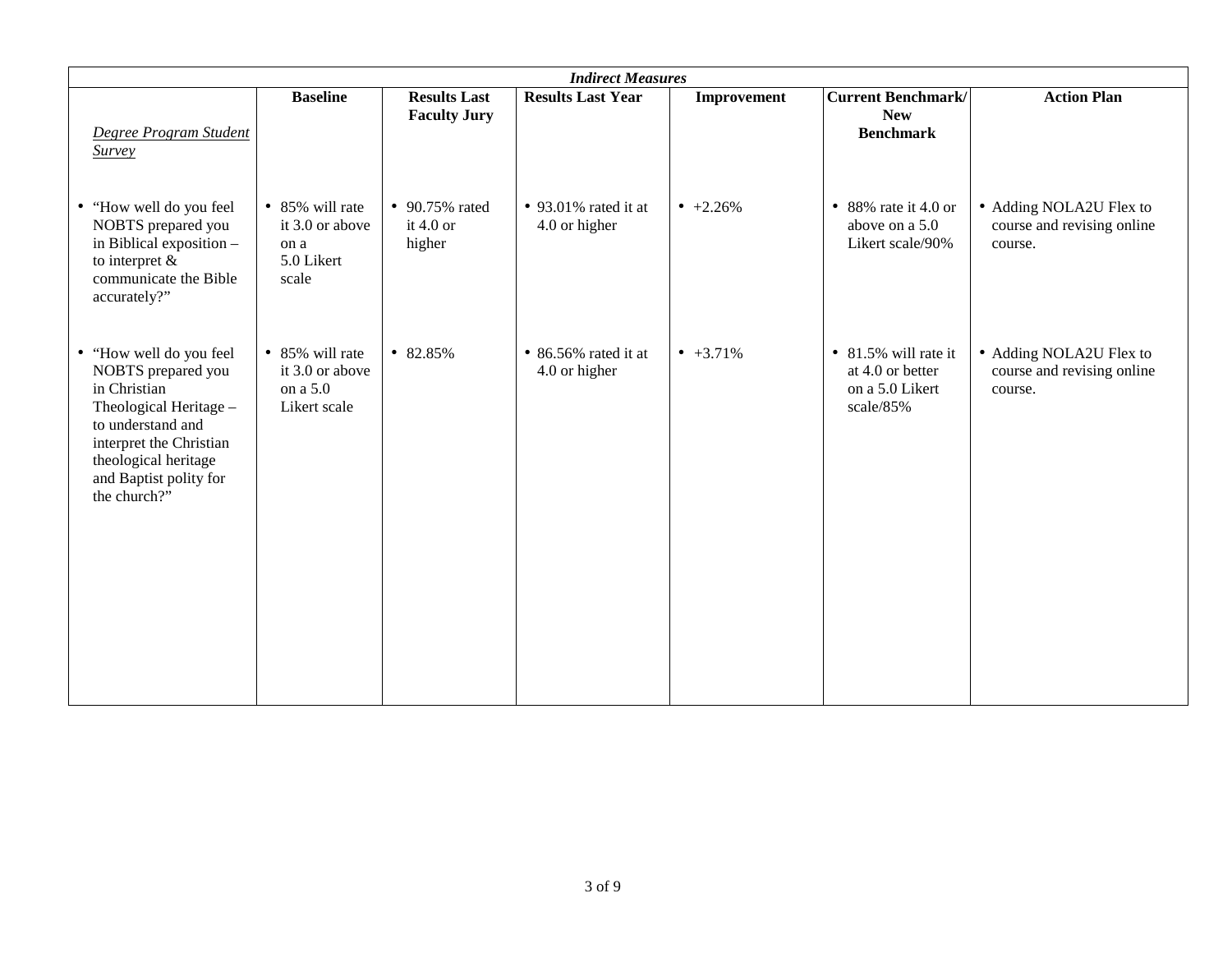## *ATS Degree Program Goal – Foster understanding of the cultural context.*

| <b>Measures</b>                                                                             | <b>Baseline</b>                                                                                                           | <b>Results Last</b><br><b>Faculty Jury</b>                                                   | <b>Results Last Year</b>               | Improvement                                                      | <b>Current</b><br>Benchmark/<br><b>New Benchmark</b>                                                 | <b>Action Plan Steps to Achieve</b><br>the New Benchmark                                                                                                                              |  |  |  |
|---------------------------------------------------------------------------------------------|---------------------------------------------------------------------------------------------------------------------------|----------------------------------------------------------------------------------------------|----------------------------------------|------------------------------------------------------------------|------------------------------------------------------------------------------------------------------|---------------------------------------------------------------------------------------------------------------------------------------------------------------------------------------|--|--|--|
|                                                                                             | <b>Direct Measures</b>                                                                                                    |                                                                                              |                                        |                                                                  |                                                                                                      |                                                                                                                                                                                       |  |  |  |
| <b>Embedded Assignments</b><br>• Supervised Ministry 2<br>(Field Supervisor<br>evaluations) | $\bullet$ 80% of field<br>supervisor<br>evaluations will<br>be "good" on a<br>scale with<br>"poor," "fair,"<br>and "good" | $\cdot$ 100% of the<br>students were<br>evaluated as<br>"good" by their<br>field supervisors | • 2.81 out of a 3.0<br>rubric (spring) | • (Data was not given<br>in the same manner<br>as the benchmark) | $\bullet$ 80% of the field<br>mentor evaluations<br>will be 3.0 or<br>higher on the 5.0<br>scale/3.5 | • Note: Last year the action plan<br>was to change to a 5.0 Likert<br>scale rubric with clear<br>definitions on the evaluations.<br>This was completed. No<br>additional action plan. |  |  |  |

## *Student Learning Objective 2: Students will demonstrate an understanding of cultural contexts by displaying relevant ministry skills.*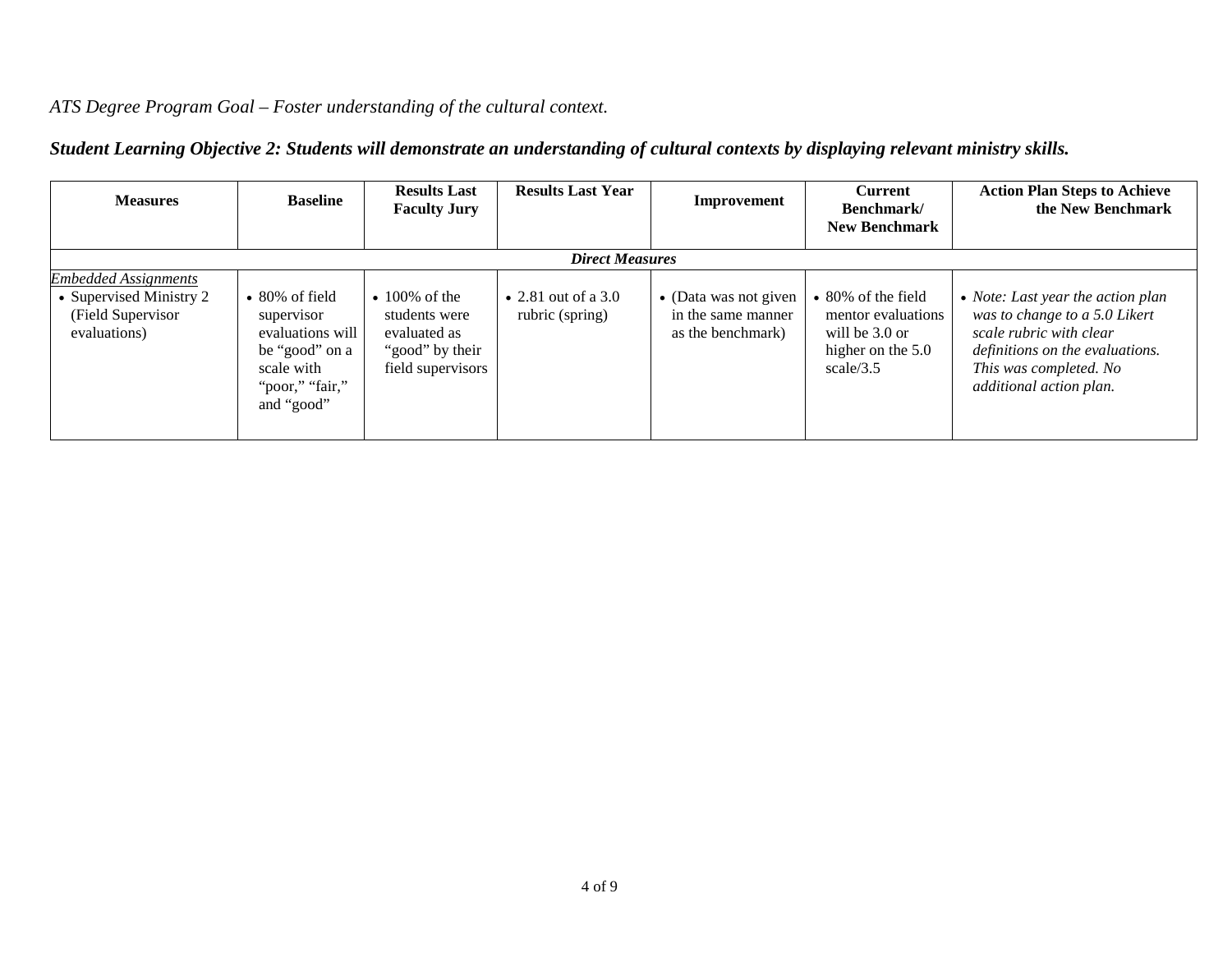| <b>Indirect Measures</b>                                                                                                                                                                                                             |                                                             |                                            |                          |                  |                                                                               |                                                                                           |  |
|--------------------------------------------------------------------------------------------------------------------------------------------------------------------------------------------------------------------------------------|-------------------------------------------------------------|--------------------------------------------|--------------------------|------------------|-------------------------------------------------------------------------------|-------------------------------------------------------------------------------------------|--|
|                                                                                                                                                                                                                                      | <b>Baseline</b>                                             | <b>Results Last</b><br><b>Faculty Jury</b> | <b>Results Last Year</b> | Improvement      | <b>Current Benchmark/</b><br><b>New Benchmark</b>                             | <b>Action Plan</b>                                                                        |  |
| <b>Supervised Ministry 2</b><br>Course Evaluations,<br>Question 6<br>• "I can take things I<br>learned in this course<br>and apply them to my<br>ministry situation."                                                                | $\bullet$ 4.25 out of<br>5.0                                | • $4.45$                                   | •4.65                    | $\bullet$ +0.2   | • $4.50/4.6$                                                                  | • Improving communication<br>between mentor and student<br>on case studies in the course. |  |
| Degree Program Student<br><b>Survey Questions</b><br>• "In your ministry<br>context, how well do<br>you feel NOBTS<br>prepared you to fulfill<br>the Great Commission<br>and the Great<br>Commandments through<br>the local church?" | $\bullet$ 85% rate it<br>3.0 or higher<br>on a<br>5.0 scale | • 89%                                      | • $92.47\%$              | $• +3.47$        | • 87% will rate it<br>$4.0$ or<br>higher/90%                                  | • Monitor evaluations to<br>continue to obtain excellent<br>results.                      |  |
| • "How well do you feel<br>NOBTS prepared you<br>in Servant Leadership-<br>to serve churches<br>effectively through<br>team ministry?"                                                                                               | $\bullet$ 85% rate it<br>3.0 or higher<br>on a 5.0 scale    | • $78.25%$                                 | • 81.18%                 | $\bullet$ +2.93% | • 81% will rate it<br>4.0 or higher, or<br>an average of at<br>least 4.75/81% | $\bullet$                                                                                 |  |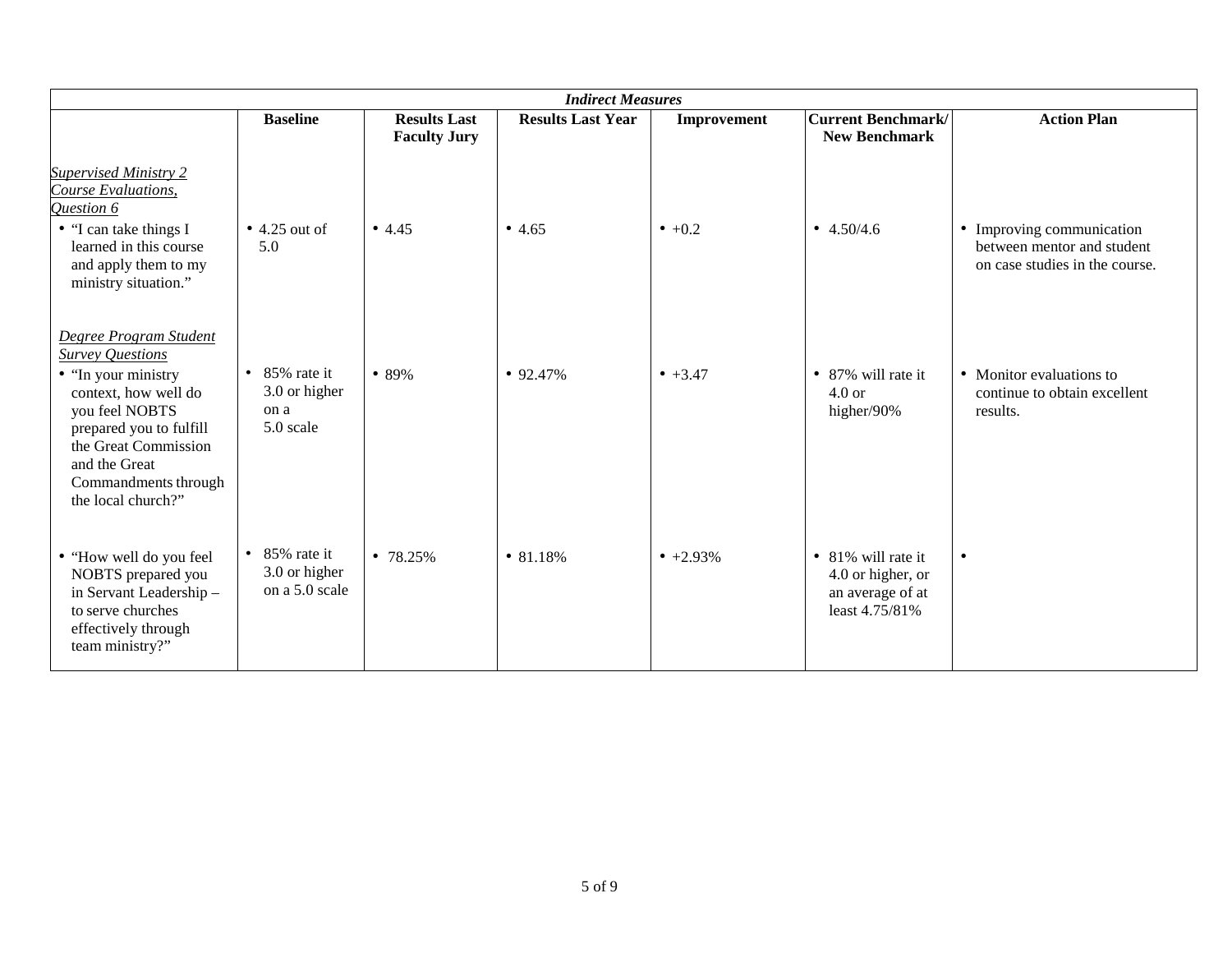*Student Learning Objective 3: Students will demonstrate spiritual and moral maturity through their studies and relational experiences in the program.*

| <b>Measures</b>                                                                                                                                                                            | <b>Baseline</b>                                                             | <b>Results Last</b><br><b>Faculty Jury</b>                           | <b>Results Last Year</b>                               | Improvement            | <b>Current</b><br>Benchmark/<br><b>New Benchmark</b> | <b>Action Plan Steps to Achieve the New</b><br><b>Benchmark</b>                                                                                                |  |  |  |
|--------------------------------------------------------------------------------------------------------------------------------------------------------------------------------------------|-----------------------------------------------------------------------------|----------------------------------------------------------------------|--------------------------------------------------------|------------------------|------------------------------------------------------|----------------------------------------------------------------------------------------------------------------------------------------------------------------|--|--|--|
| <b>Direct Measures</b>                                                                                                                                                                     |                                                                             |                                                                      |                                                        |                        |                                                      |                                                                                                                                                                |  |  |  |
| <b>Embedded Assignments</b><br>• Introduction to<br><b>Christian Ethics</b><br>(Write a letter of<br>Christian counsel<br>addressing an<br>ethical issue).<br>(from Spring & Fall<br>2016) | • Average $2.5$<br>or higher out<br>of<br>$4.0$ on the<br>grading<br>rubric | • $3.13/+.60$<br>(combined average)<br>Spring, Summer,<br>Fall 2017) | • 2.86<br>(Spring, Summer, $\&$<br>Fall 2018)          | $-0.27$                | • $3.10/3.0$                                         | • Improve communication to<br>adjunct instructors regarding<br>embedded assignments.<br>• Online course has been recently<br>revised to be more user friendly. |  |  |  |
| • New Direct Measure<br>Added as Result of<br>5.17.18 Jury:<br>Introduction to<br>Spiritual Formation<br>reflection paper                                                                  | $\bullet$ N/A                                                               | • N/A as new<br>measure                                              | • $4.18/5.0$<br>(Spring, Summer, $\&$<br>Fall of 2018) | • $N/A$ as new measure | • 3.75/4.2 out of 5.0                                | • Improve communication of the<br>rubric for the syllabus.                                                                                                     |  |  |  |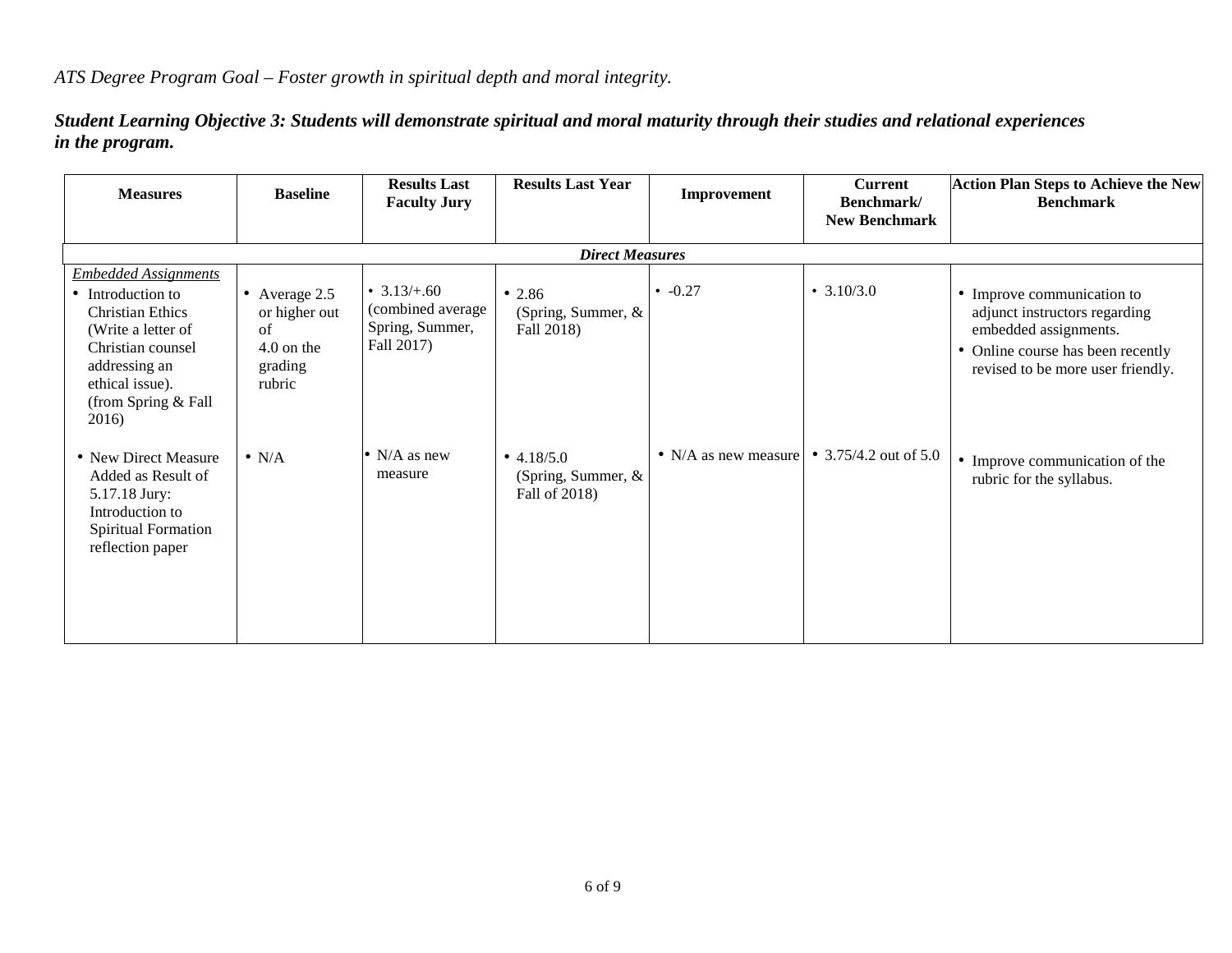| <b>Measures</b>                                                                                                                                                                                                                                           | <b>Baseline</b>                                                                        | <b>Results Last</b><br><b>Faculty Jury</b> | <b>Results Last Year</b> | Improvement                | <b>Current</b><br>Benchmark/<br><b>New Benchmark</b> | <b>Action Plan Steps to Achieve the New</b><br><b>Benchmark</b>                                                                              |  |  |  |  |
|-----------------------------------------------------------------------------------------------------------------------------------------------------------------------------------------------------------------------------------------------------------|----------------------------------------------------------------------------------------|--------------------------------------------|--------------------------|----------------------------|------------------------------------------------------|----------------------------------------------------------------------------------------------------------------------------------------------|--|--|--|--|
|                                                                                                                                                                                                                                                           | <b>Indirect Measures</b>                                                               |                                            |                          |                            |                                                      |                                                                                                                                              |  |  |  |  |
| Noel-Levitz Adult<br><b>Student Survey</b> ,<br>question 62<br>• "NOBTS has<br>helped me more<br>effectively answer<br>God's call."                                                                                                                       | • Average 6.0 on<br>a 7.0 scale                                                        | • 6.49                                     | • 6.35<br>(Spring 2019)  | • $-0.14$<br>(Spring 2019) | • $6.4/6.4$                                          | Survey was offered at a time when<br>students were NOT going through<br>the stress of finals.                                                |  |  |  |  |
| Graduate Survey<br>question on Spiritual<br>Formation<br>• "How well do you<br>feel NOBTS prepared<br>you in Spiritual and<br>Character Formation -<br>to provide moral<br>leadership by modeling<br>& mentoring Christian<br>character and<br>devotion?" | $\bullet$ 85% of the<br>students will<br>rate it 3.0 or<br>higher on a<br>scale of 5.0 | $\bullet$ 87.05%                           | $• 94.09\%$              | $\bullet +7.04\%$          | • 87% will rate it<br>$4.0$ or higher/90%            | Attempt to clarify how the<br>writing project is assessed.<br>Revise online course and<br>improve communication with<br>adjunct instructors. |  |  |  |  |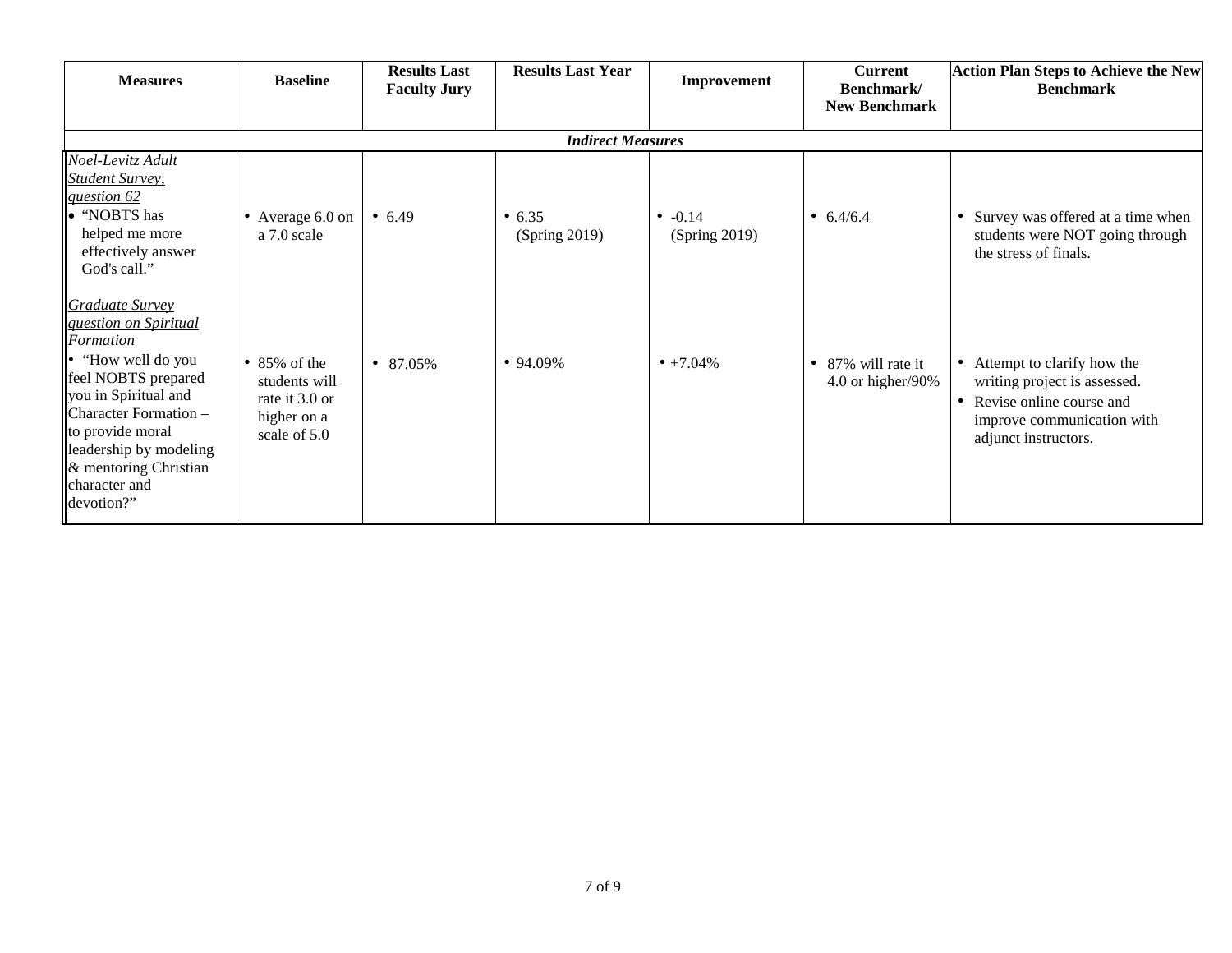*ATS Degree Program Goal – Foster capacity for ministerial and public leadership.*

## *Student Learning Objective 4: Students will demonstrate skills in ministry and public leadership.*

| <b>Measures</b>                                                                                 | <b>Baseline</b>                      | <b>Results Last</b><br><b>Faculty Jury</b> | <b>Results Last Year</b>       | Improvement                                                        | <b>New Benchmark</b>                  | Current Benchmark/ Action Plan Steps to Achieve the New<br><b>Benchmark</b> |
|-------------------------------------------------------------------------------------------------|--------------------------------------|--------------------------------------------|--------------------------------|--------------------------------------------------------------------|---------------------------------------|-----------------------------------------------------------------------------|
|                                                                                                 |                                      |                                            |                                |                                                                    |                                       |                                                                             |
|                                                                                                 |                                      |                                            | <b>Direct Measures</b>         |                                                                    |                                       |                                                                             |
| <b>Embedded Assignments</b>                                                                     |                                      |                                            |                                |                                                                    |                                       |                                                                             |
| <b>Preaching Practicum</b><br>$(4.0$ assessment<br>rubric of student<br>preaching a<br>message) | $\bullet$ 2.8 out of a<br>4.0 rubric | • $3.12$                                   | • 3.10                         | $\bullet$ -0.02                                                    | • 3.15 out of a 4.0<br>rubric/ $3.15$ | • Redevelop Online and Mentoring<br>courses (improving videos).             |
| <b>Teaching Practicum</b><br>$(3.0$ assessment<br>rubric of student<br>teaching a lesson)       | • 2.4 out of a<br>3.0 rubric         | • 2.70                                     | • $3.73$<br>(Spring 2018 only) | • ? (It is hard to<br>compare a 3.0<br>rubric to a 4.0<br>rubric.) | • 2.6 out of a 4.0<br>rubric/ $3.5$   | • Rubric changed for more<br>accurate reporting.                            |